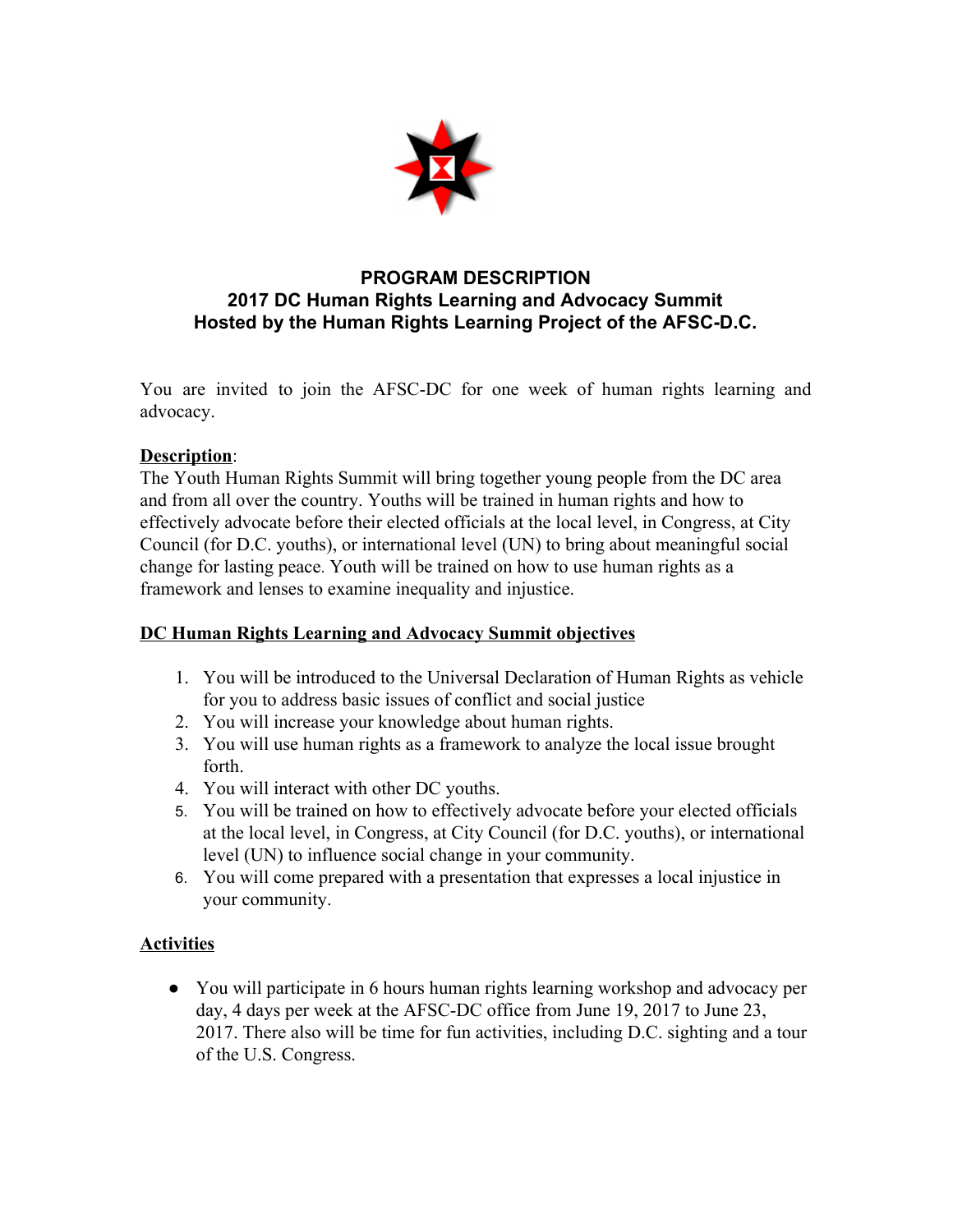## **Expenses**

- There is no cost to you to attend the program.
- Food: **breakfast and lunch** will be provided daily by AFSC-DC Human Rights Learning Project.

### **Expected Outcomes**

- At least 80% of participants will show increased knowledge of human rights in comparison of pre-and post-tests, at the end of the summit.
- At least 80% of participants will show an increase in advocacy skills in comparison of pre-and post-tests, at the end of the summit.
- All participants engage in advocacy during and after their summer program, by October 30, 2017.
- All participants will be able to urge their elected officials to take legislative actions on an issue of their choice affecting their respective communities.
- Students will commit to continuing their human rights and advocacy efforts upon return to their programs and communities.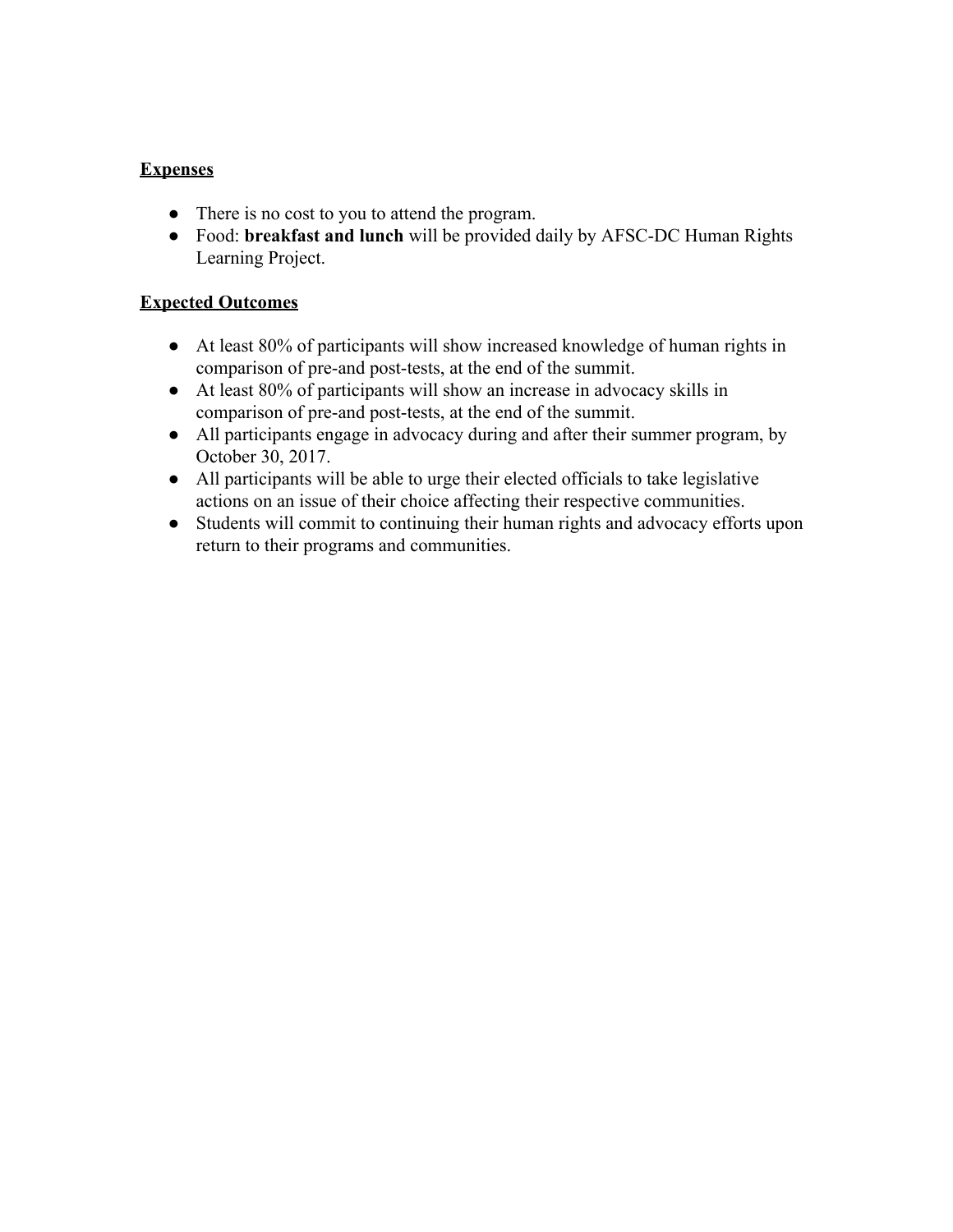#### **APPLICATION**

### **2017 DC Human Rights Summit Hosted by the Human Rights Learning Project of the AFSC-D.C.**

Applications are due March 31, 2017. Please submit it to your program director, who will e-mail it to Jean-Louis Peta Ikambana at *jikambana@afsc.org*, fax to or mail it to 1822 R Street, NW, Washington, DC 20009. Any questions can be directed to your director or Jean-Louis at [jikambana@afsc.org](mailto:jikambana@afsc.org) or  $(202)$  544-0324.

#### **GENERAL INFORMATION**

**Name:**

**Age and Grade in Fall 2017:**

**School you will attend in Fall 2017:**

**Address:**

**Telephone:**

**Email:**

**Known Allergies or Dietary Restrictions (Vegetarian/Vegan/Gluten):**

#### **EMERGENCY CONTACT INFORMATION**

**Name of parent or guardian:**

**Telephone of parent or guardian:**

**Optional name of second parent or guardian:**

**Optional telephone of second parent or guardian:**

#### **COST AND SCHOLARSHIPS**

The AFSC is not charging participants for this program.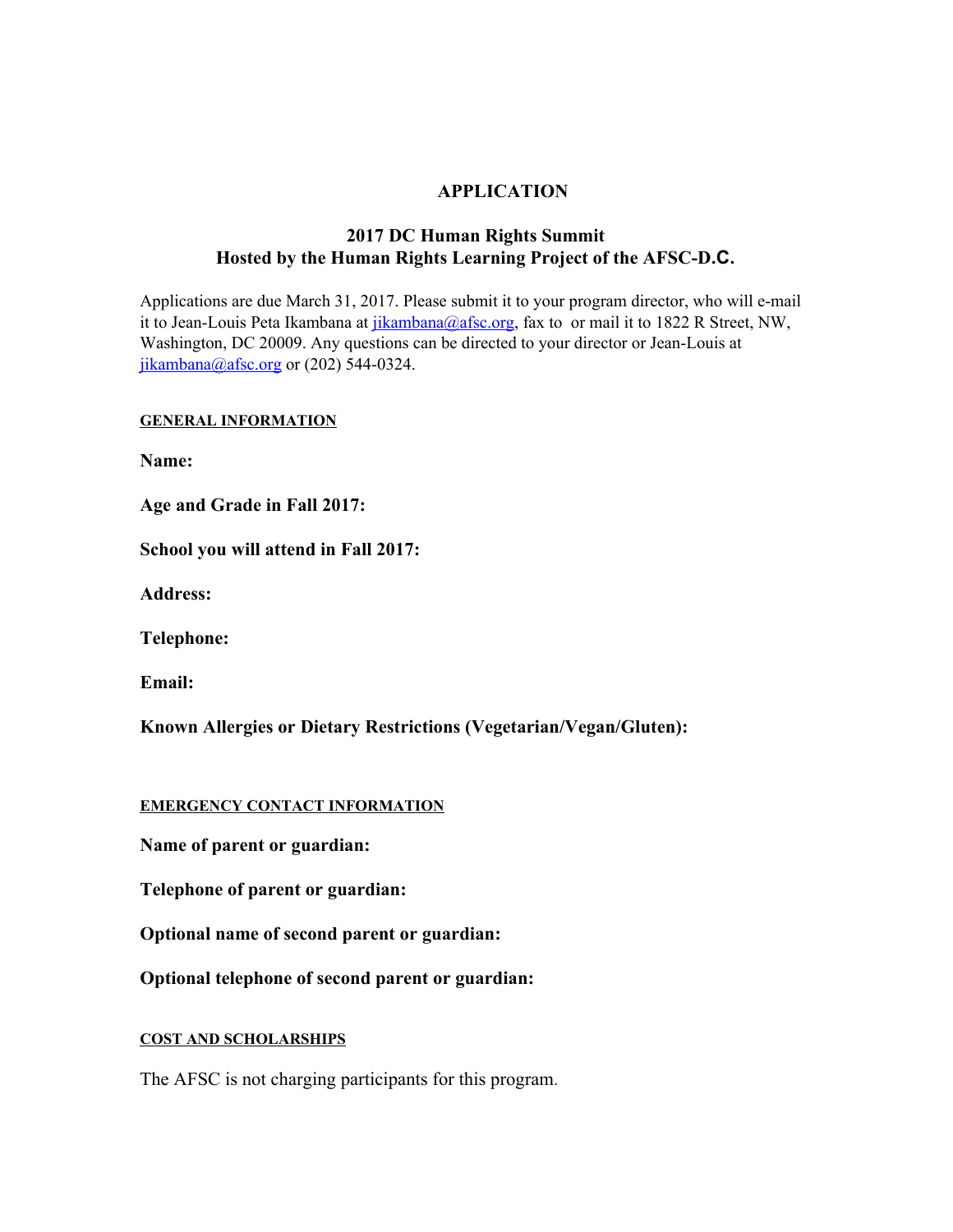#### **SHORT ANSWER QUESTIONS**

**1. Please list the school subjects that interest you the most:**

**2. Please list any hobbies or extra-curricular activities that you have been engaged in during the last four years (sports, theatre, jobs, church groups, volunteer work, etc.):**

**3. Have you ever heard of the Universal Declaration of Human Rights?**

**Yes**

**No**

**4. If yes, how would you describe your knowledge of the Universal Declaration of Human Rights:**

**Poor**

**Fair**

**Excellent**

**5. Please explain what you think of when you hear "human rights":**

**6. Please briefly discuss any human rights work or other relevant experiences you have had (this can include coursework such as school projects and/or electives):**

**7. Please briefly state the human rights issues that interest you the most and explain why:**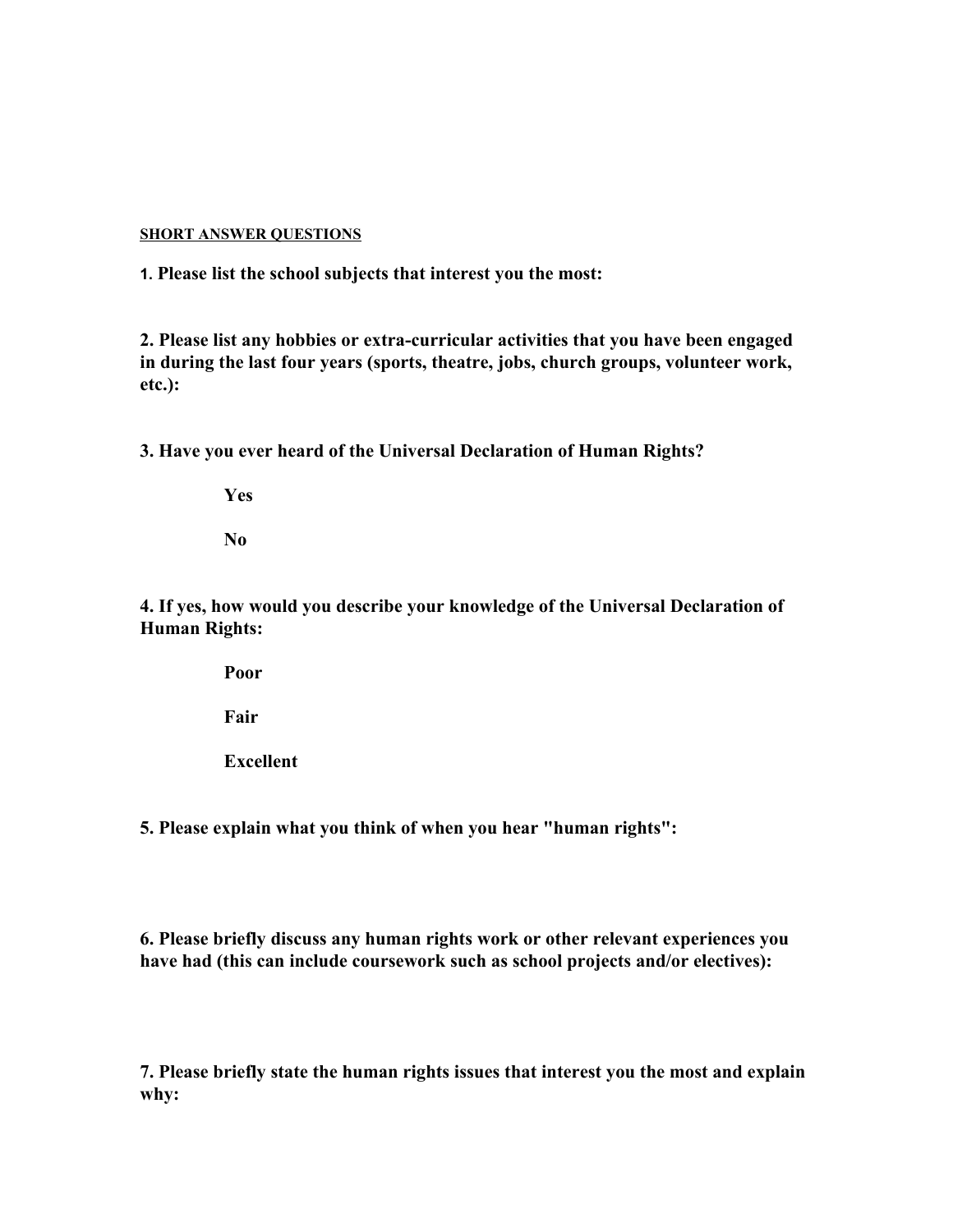# **LETTER OF PERMISSION**

To be considered for participation in the D.C. human rights summit you must have a parent or guardian (if you are under 18) sign the included form "Letter of Permission" and return it with your application. Thank you.

### **2017 DC Youth Human Rights and Advocacy Summit Hosted by the Human Rights Learning Project of the AFSC- D.C.**

|                             | (name), certify that I am the parent                                              |
|-----------------------------|-----------------------------------------------------------------------------------|
| or legal guardian of        | (name of youth applicant) and                                                     |
|                             | that I give my permission for him / her to participate in the AFSC-DC Youth Human |
| Rights and Advocacy Summit. |                                                                                   |

I understand that the program will run 5 days a week, 5 hours per day from **June 19, 2017 through June 23, 2017** from 9 am to 3pm out of the American Friends Service Committee Office (1822 R Street, NW, Washington DC 20009). All participants must arrive by **Sunday, June 18, 2017 (only applies to out-of-state applicants)**. I also understand that the youth participants may travel off-site to engage in an advocacy learning opportunity with their U.S. Congress Representatives and City Council Members. I understand that there will be no charges to attend the program. Meals are covered by AFSC. I give my permission for all of the above activities.

I have been informed that I may contact **Jean-Louis Peta Ikambana** at (202) 544-0324 (office phone) in case of emergency. I agree to hold harmless both organizers, staff at collaborating organizations, and persons at the AFSC Office, as well as the institutions they are associated with, of any and all unintentional harm that may occur.

I have read, understood, and hereby agree to the terms of this letter.

(signature)

\_\_\_\_\_\_\_\_\_\_\_\_\_\_\_\_\_\_\_\_\_\_\_\_\_\_\_\_\_\_\_\_

\_\_\_\_\_\_\_\_\_\_\_\_\_\_\_\_\_\_\_\_\_\_\_\_\_\_\_\_\_\_\_\_